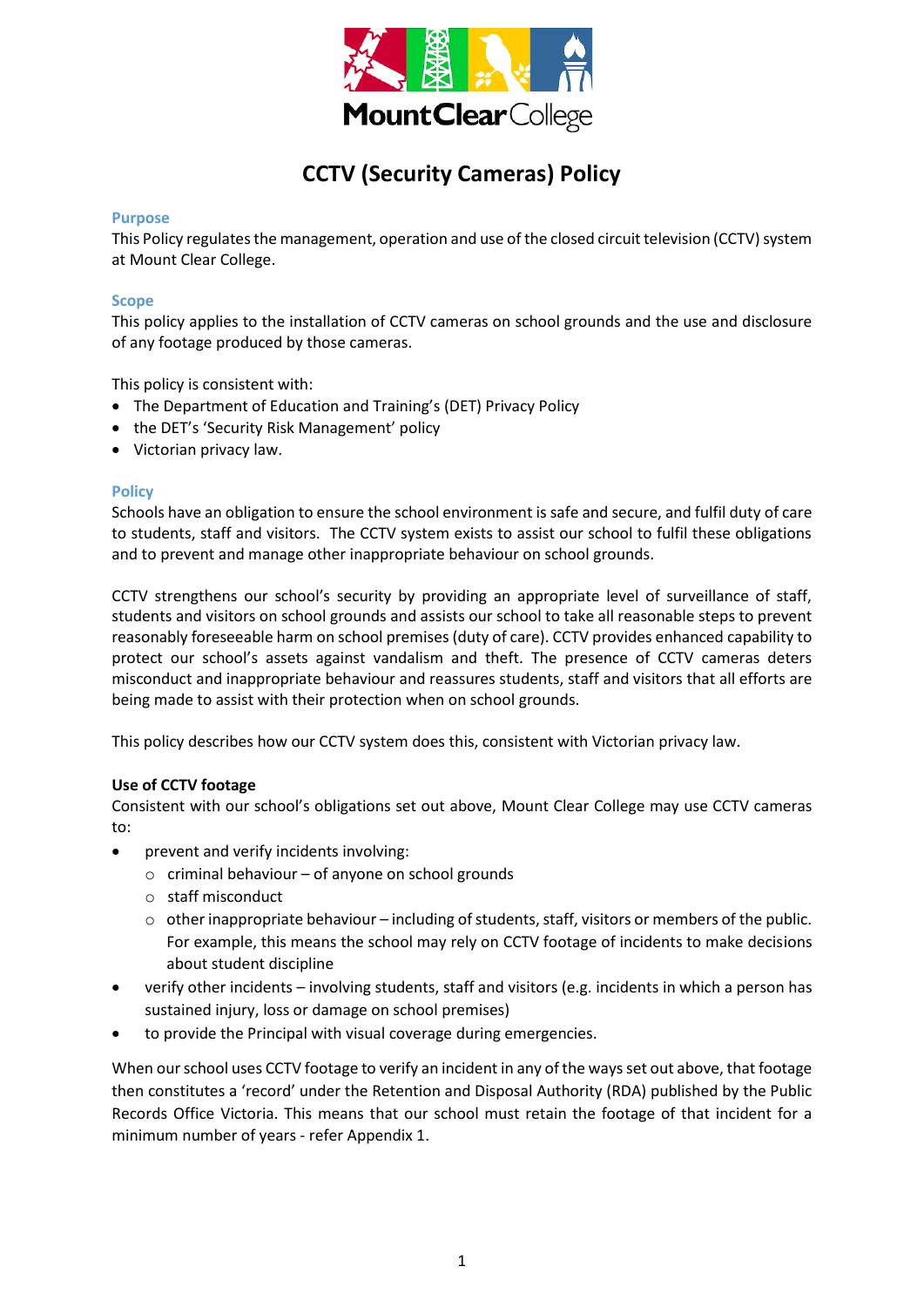CCTV cameras are NOT:

- hidden or covert
- located in private areas such as toilets, changing rooms or staff rooms
- used to monitor the quality of teaching.

# Location of CCTV cameras in our school

In our school, CCTV cameras are located in:

- school entrances
- corridors
- locker areas
- computer labs
- ovals
- playgrounds.

A number of notices are displayed to alert people of the presence of CCTV cameras – refer Appendix 2.

# Access to CCTV footage

CCTV footage is only accessed for the purposes set out above at 'How will we use CCTV footage' and only by the following people:

- 1. the Principal or nominee, including people explicitly authorised by the Principal, (e.g. members of the school's IT department, security personnel)
- 2. central and regional Department staff, when required to assist the school for an above purpose
- 3. any other people permitted by law.

# Showing footage to staff, students and/or their parents involved in incidents

As set out above, the Principal may rely on CCTV footage:

- (a) for student discipline or staff misconduct decisions, and
- (b) to verify incidents on school premises this will be at the Principal's discretion and in general, footage will not be shown to staff, students and parents.

When necessary to do either (a) or (b), the Principal may show specific footage of an incident to those involved, including relevant staff, students and/or their parents. This means that any person on school premises may be captured on CCTV footage of an incident that the Principal may subsequently show to staff, students and/or their parents.

The Principal cannot give copies of CCTV footage to staff, students or parents. Any requests for a copy of CCTV footage must be made to the Department's Freedom of Information Unit, as set out below.

# Managing and securing the CCTV system

The Principal or their nominee is responsible for managing and securing the CCTV system including:

- 1. operation of the CCTV system and ensuring it complies with this policy
- 2. considering the appropriate location and use of cameras and method for storing CCTV footage
- 3. maintaining and upgrading cameras when required.

# Ownership of CCTV footage

The Department owns our school's CCTV systems and CCTV footage.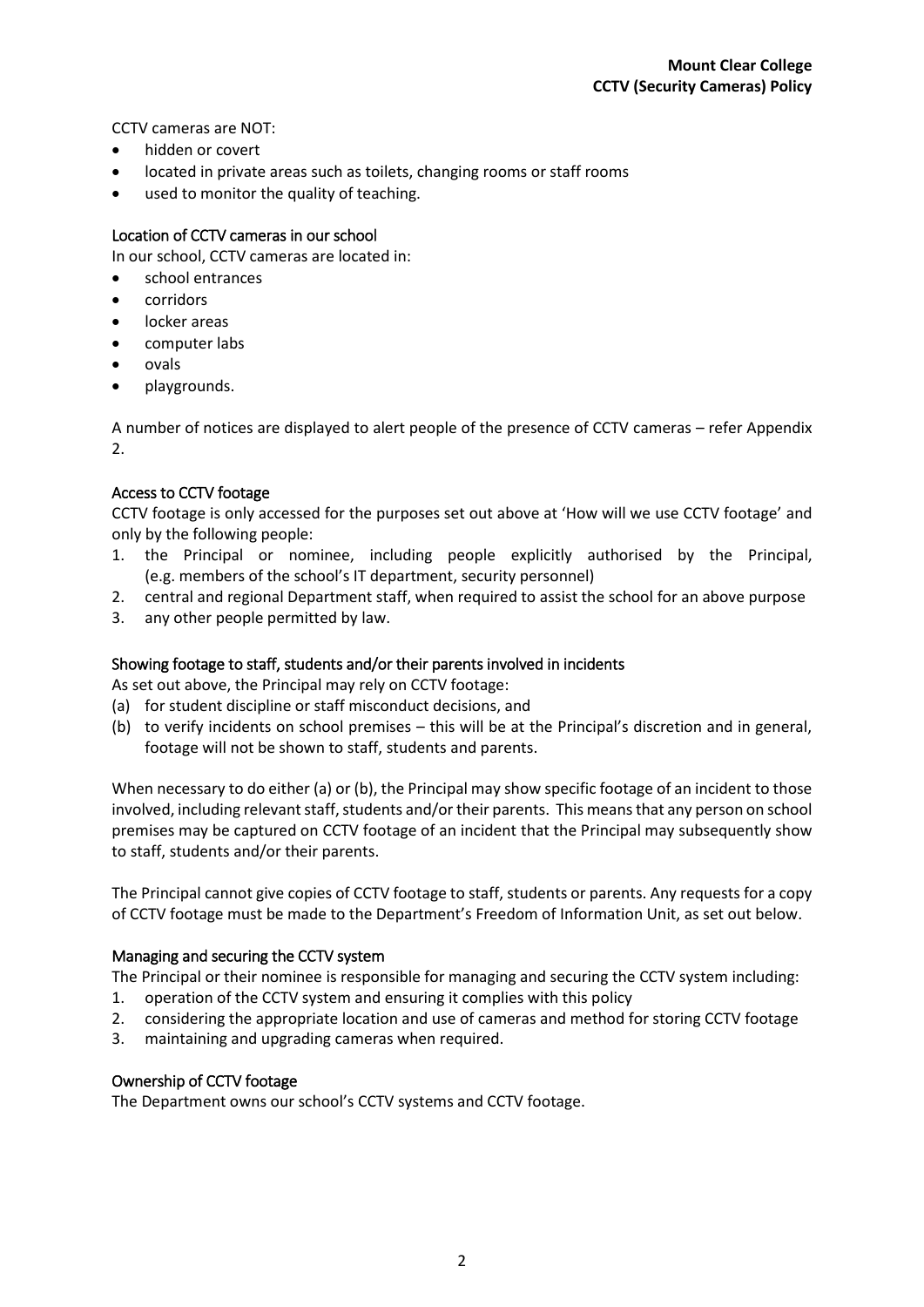### Disclosure of CCTV footage

Our school may only disclose CCTV footage externally (external to DET, including our school) as described in this policy or otherwise when permitted by law (refer Appendix 3).

## Storage of Footage

CCTV footage is kept for no more than 28 days. If our school has not used CCTV footage in any of the ways set out above, and there has been no request to view or access footage during this period, the footage is deleted.

## Access to information held

Anyone wishing to access information about them held by our College (on behalf of DET), including any CCTV footage, should first contact the Principal at Mount Clear College. Further access provisions are available at:

Freedom of Information Unit Department of Education and Training GPO Box 4367 MELBOURNE VIC 3001 Email: [foi@edumail.vic.gov.au](mailto:foi@edumail.vic.gov.au)

# Further Information and Resources

- School Policy and Advisory Guide: [Security Risk Management](http://www.education.vic.gov.au/school/principals/spag/management/Pages/security.aspx)
- School Privacy Policy

# **Review Cycle and Evaluation**

| Date Created           | <b>July 2018</b>                                                        |  |  |
|------------------------|-------------------------------------------------------------------------|--|--|
| Approved By            | <b>School Council</b>                                                   |  |  |
| <b>Approval Date</b>   | 16 October 2018                                                         |  |  |
| Author                 | <b>Assistant Principal</b>                                              |  |  |
| Responsible for Review | <b>Assistant Principal</b>                                              |  |  |
| Review Date            | <b>July 2020</b>                                                        |  |  |
| References             | DET's                                                                   |  |  |
|                        | School Policy and Advisory Guide: Security Risk Management<br>$\bullet$ |  |  |
|                        | <b>School Privacy Policy:</b><br>$\bullet$                              |  |  |
|                        | https://www.education.vic.gov.au/Pages/schoolsprivacypolicy.aspx        |  |  |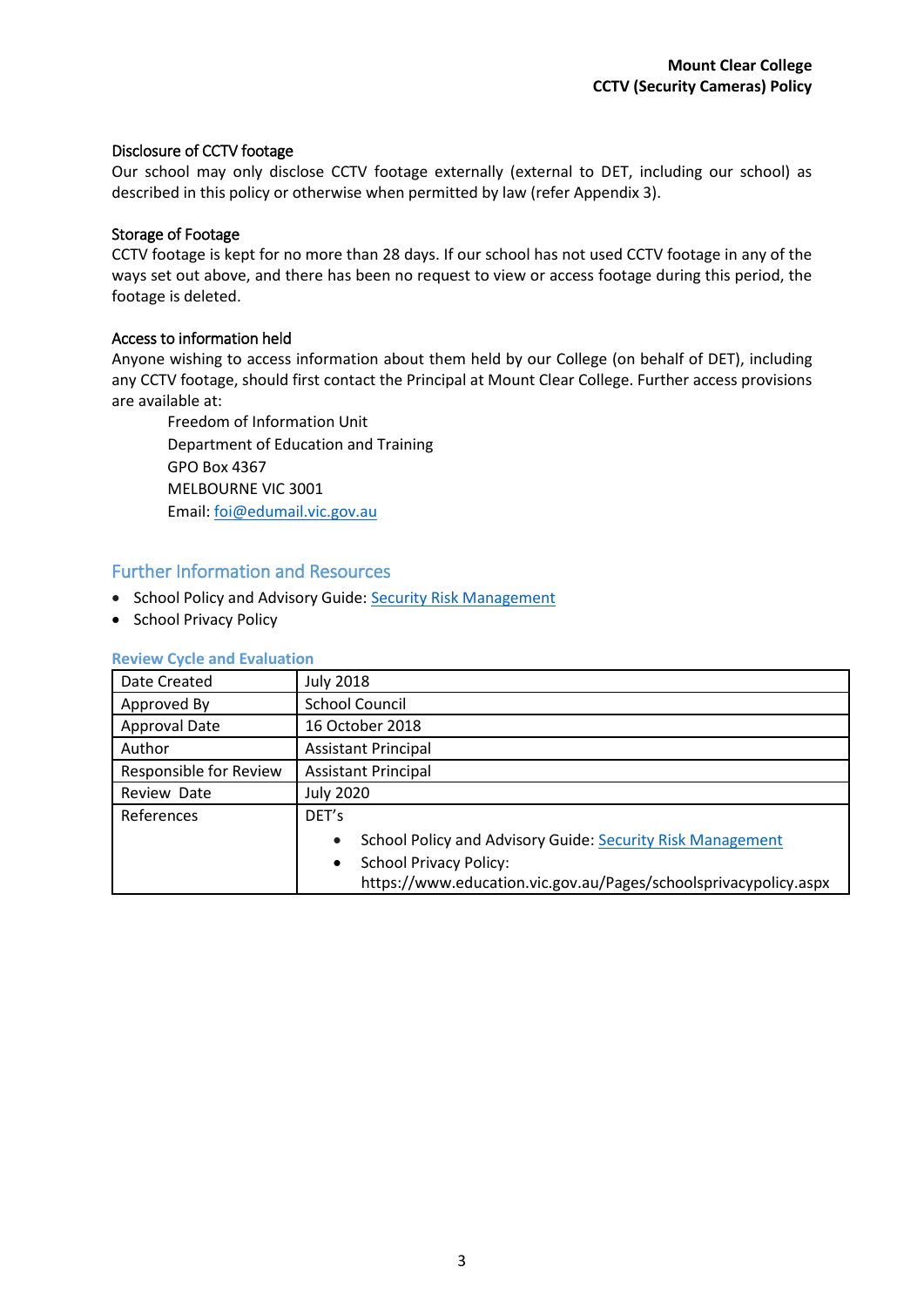# **Mount Clear College CCTV (Security Cameras) Policy**

#### **Record of Viewing by Authorised Mount Clear College Staff Appendix 1**

| <b>Date and Time Image Viewed</b>  |                                     |  |  |
|------------------------------------|-------------------------------------|--|--|
|                                    |                                     |  |  |
|                                    |                                     |  |  |
| Name of Person/s Viewing the Image |                                     |  |  |
| Name:                              | Title/ Position of Responsibility:- |  |  |
|                                    |                                     |  |  |
|                                    |                                     |  |  |

#### **Reason for the viewing**

#### **Summary of footage / Cameras viewed**

| Signature: |  |
|------------|--|
| Date:      |  |

#### This form will be filed and Archived in accordance with Records and Information **Management Requirements**

http://www.education.vic.gov.au/school/teachers/management/Pages/records.aspx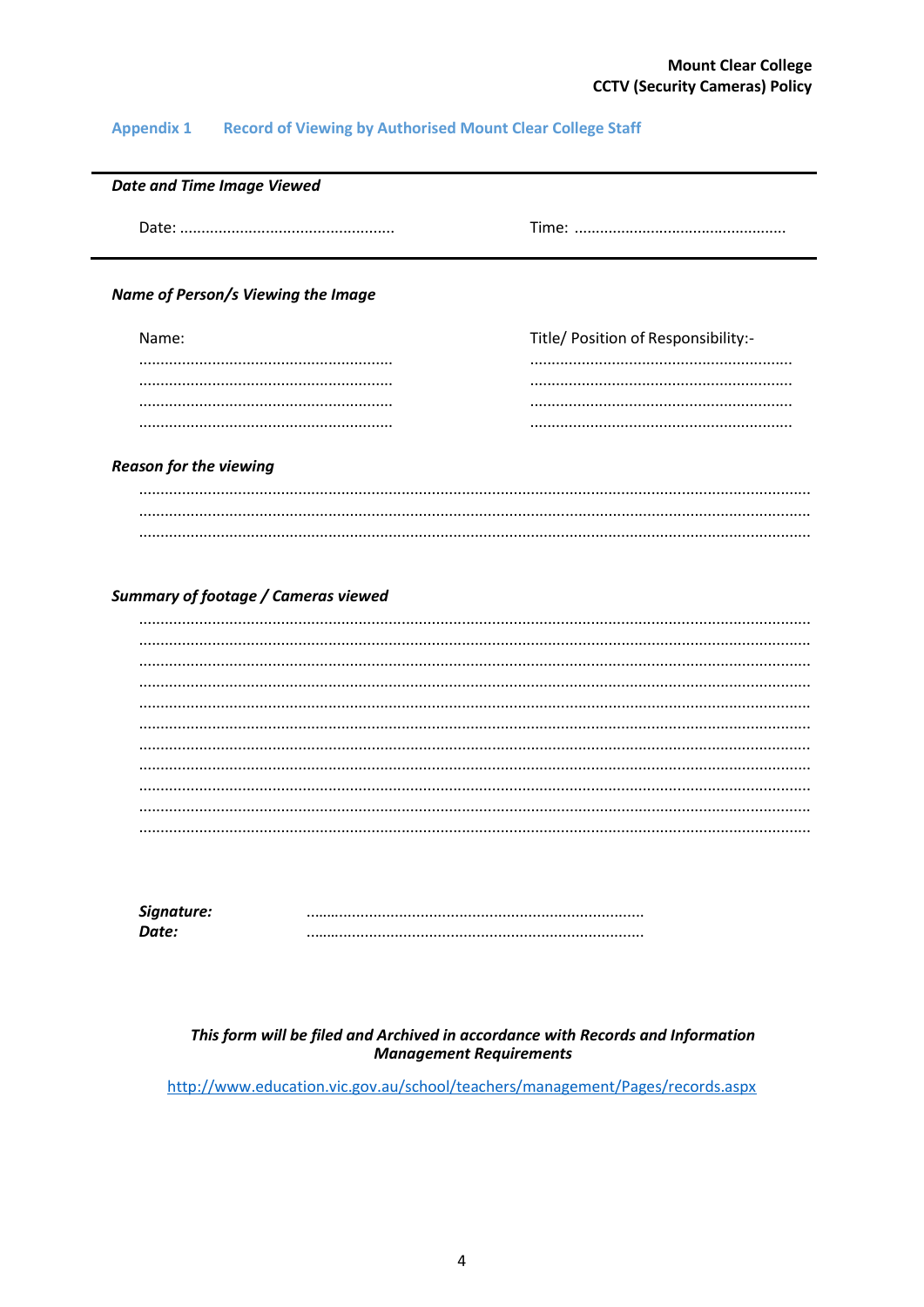#### **Appendix 2 Notice of CCTV camera to alert people to the presence of the camera**